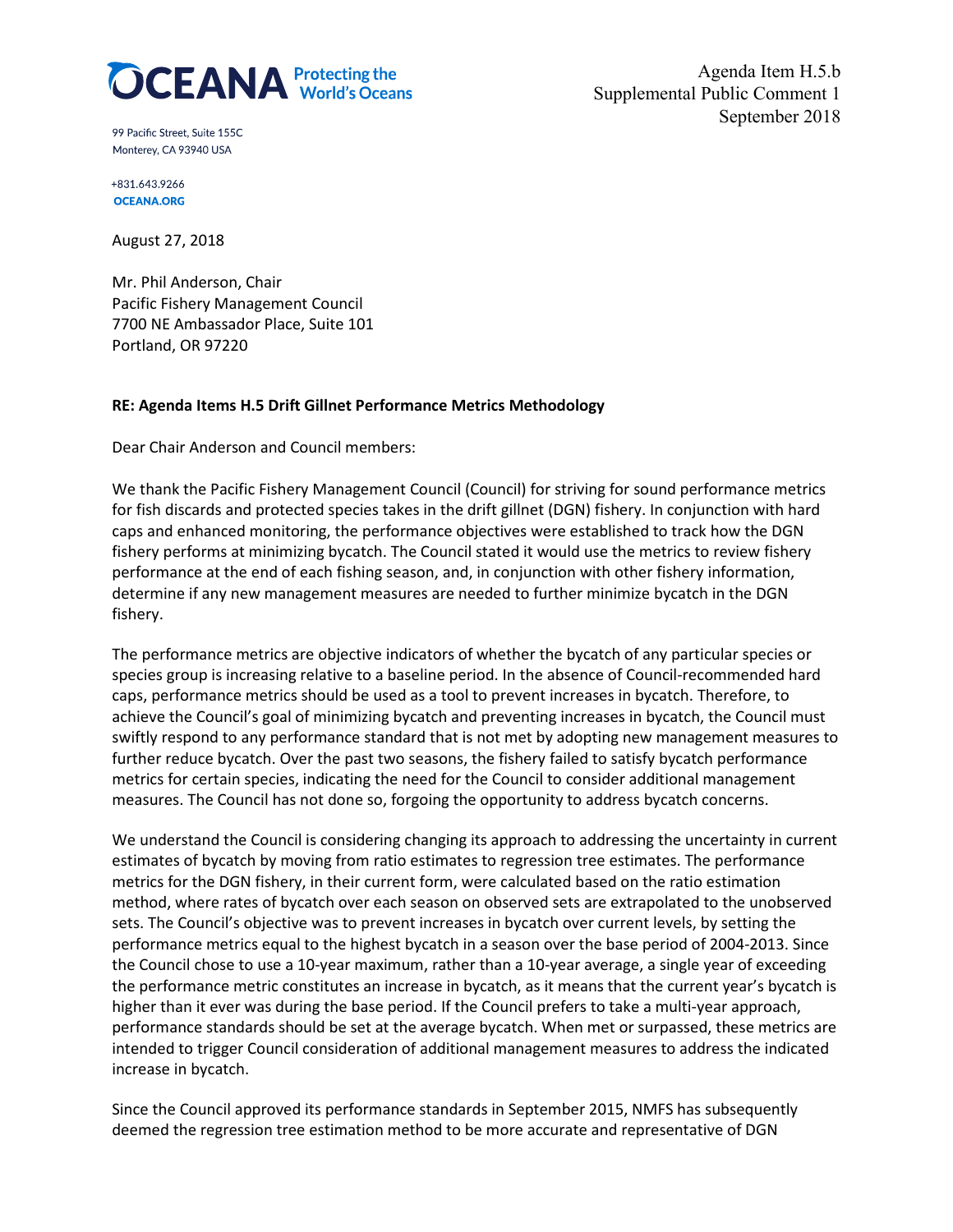Mr. Phil Anderson, PFMC Chair Performance Metrics Methodology Page 2 of 3

protected species bycatch than the ratio estimation method.<sup>[1](#page-1-0)</sup> We support a change to the regression tree estimation methodology provided the Council avoids weakening the performance metrics, which were established through a public review process. Therefore, we request the Council maintain consistency with its current approach and intent by:

1) using the same base period of 2004-2013 to establish the new performance metrics;

2) using the 10-year high annual regression tree estimates over this period as the performance standard;

3) evaluating the fishery performance annually based on current annual regression tree estimates;

4) reaffirming the Council's original intent that a single year of exceeding the performance metrics is the trigger for considering implementation of additional management measures.

It is critical that any performance metrics are developed and assessed using a consistent methodology. Therefore, if the Council chooses to use the regression tree approach to develop the performance standards, they should use the annual regression tree estimates to determine whether they are being exceeded in any given year. Conversely, regression tree estimates should not be used for comparison to the performance metrics for protected species which were determined based on ratio estimation. If the performance metrics are recalculated, it must be done utilizing criteria equivalent to what was used to calculate current metrics, to achieve the goal of preventing increases in bycatch relative to a recent baseline. Table 1 shows our recommended performance metrics by which annual regression tree estimates of mortality/serious injury may be compared to evaluate bycatch of marine mammals and sea turtles in the DGN fishery. We include some species for which no previous performance metrics were set as the regression tree analysis indicates that catch of these 'new species' (Dall's porpoise, beaked whale, fin whale and killer whale) is not zero.

For finfish (billfish, prohibited sharks, hammerhead sharks, manta ray) performance standards, we are not aware that regression tree estimates of finfish bycatch are available, so we request the Council continue to base current performance metrics on 10-year averages, and reaffirm the intent that a single year of exceeding the performance metric warrants Council consideration of additional management measures.

As recommended repeatedly by the Council, 100% monitoring of the DGN fishery will provide the most accurate picture of the impact of the fishery on non-target species. The observed DGN sets (frequently less than 30% of total annual sets) from [2](#page-1-1)008-2018 yield a discard rate of 52%.<sup>2</sup> The high-bycatch rates observed in this fishery are indicative of the need to fully and accurately characterize the impact of the fishery on non-target species while shifting to low-bycatch gears. Thank you for your work to minimize bycatch in this fishery.

Sincerely,

<span id="page-1-0"></span> <sup>1</sup> Carretta, J.V., J.E. Moore, and K.A. Forney. 2017. Regression tree and ratio estimates of marine mammal, sea turtle, and seabird bycatch in the California drift gillnet fishery: 1990-2015. NOAA Technical Memorandum, NOAA-TM-NMFS-SWFSC-568. 83 p. [http://www.pcouncil.org/wp-](http://www.pcouncil.org/wp-content/uploads/2017/02/J1b_SWFSC_Rpt_ElectricOnly_Carretta_etal_2017_RegressionTreeBycatch_Mar2017BB.pdf)

[content/uploads/2017/02/J1b\\_SWFSC\\_Rpt\\_ElectricOnly\\_Carretta\\_etal\\_2017\\_RegressionTreeBycatch\\_Mar2017BB.](http://www.pcouncil.org/wp-content/uploads/2017/02/J1b_SWFSC_Rpt_ElectricOnly_Carretta_etal_2017_RegressionTreeBycatch_Mar2017BB.pdf) [pdf](http://www.pcouncil.org/wp-content/uploads/2017/02/J1b_SWFSC_Rpt_ElectricOnly_Carretta_etal_2017_RegressionTreeBycatch_Mar2017BB.pdf)

<span id="page-1-1"></span><sup>2</sup> NMFS Observer Program Data 2008-2018.

[http://www.westcoast.fisheries.noaa.gov/fisheries/wc\\_observer\\_programs/sw\\_observer\\_program\\_info/data\\_sum](http://www.westcoast.fisheries.noaa.gov/fisheries/wc_observer_programs/sw_observer_program_info/data_summ_report_sw_observer_fish.html) [m\\_report\\_sw\\_observer\\_fish.html](http://www.westcoast.fisheries.noaa.gov/fisheries/wc_observer_programs/sw_observer_program_info/data_summ_report_sw_observer_fish.html)